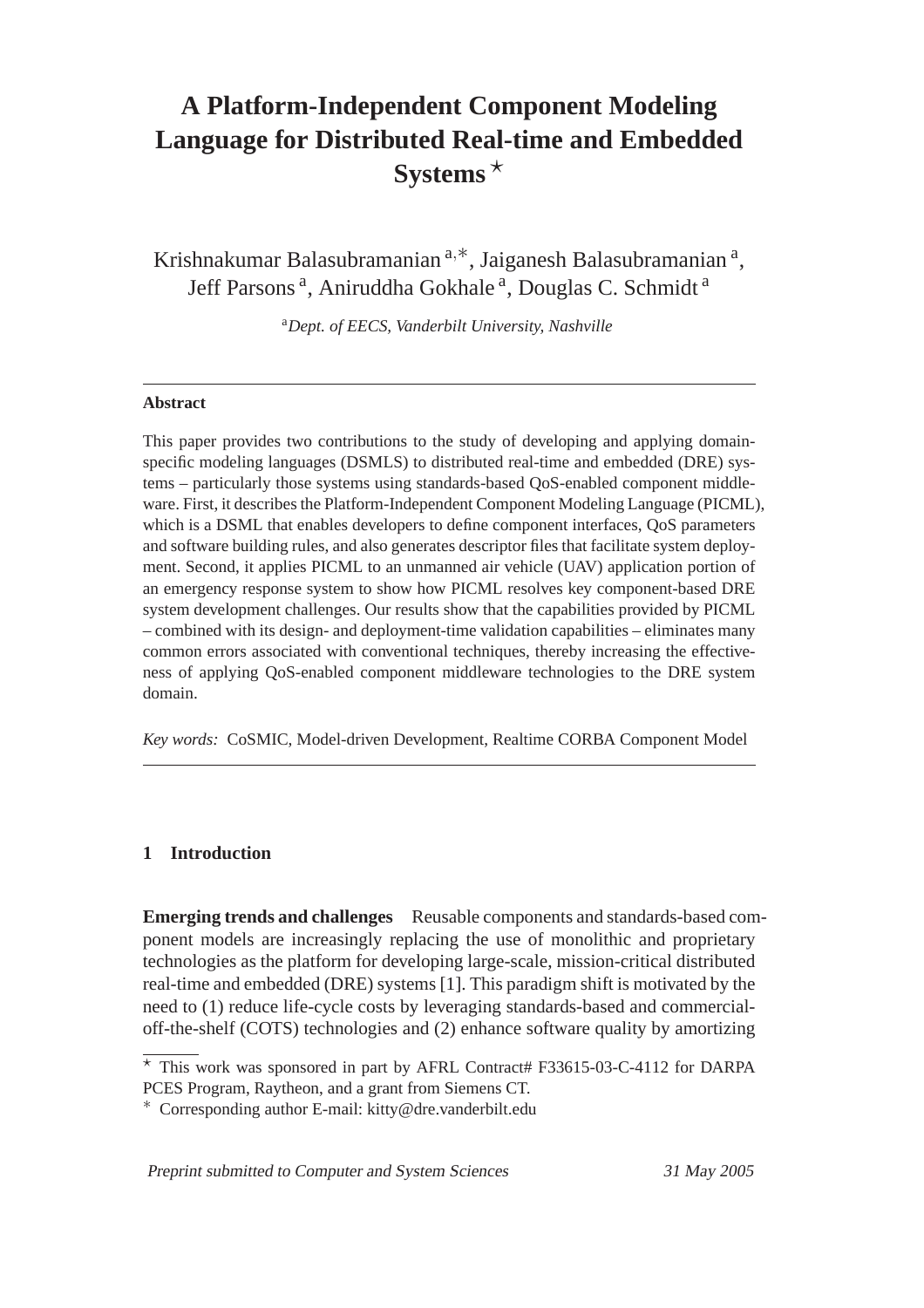validation and optimization efforts over many users and testing cycles. Component technologies, such as the OMG's Lightweight CORBA Component Model (CCM) and Boeing's Boldstroke PRiSm, are establishing themselves as effective middleware platforms for developing component-based DRE software systems in domains ranging from software-defined radio to avionics mission computing and total ship computing environments.

The trend towards developing and reasoning about DRE systems via components provides many advantages compared with earlier forms of infrastructure software. For example, components provide higher-level abstractions than operating systems, third-generation programming languages, and earlier generations of middleware, such as distributed object computing (DOC) middleware. In particular, component middleware, such as CCM, J2EE, and .NET, supports multiple views per component, transparent navigation, greater extensibility, and a higher-level execution environment based on containers, which alleviate many limitations of prior middleware technologies. The additional capabilities of component-based platforms, however, also introduce new complexities associated with composing and deploying DRE systems using components, including (1) the need to design consistent component interface definitions, (2) the need to specify valid interactions and connections between components, (3) the need to generate valid component deployment descriptors, (4) the need to ensure that requirements of components are met by target nodes where components are deployed, and (5) the need to guarantee that changes to a system do not leave it in an inconsistent state. The lack of simplification and automation in resolving the challenges outlined above can significantly hinder the effective transition to – and adoption of – component middleware technology to develop DRE systems.

**Solution approach** → **Model-driven development of component-based DRE systems** To address the needs of DRE system developers outlined above, we have developed the *Platform-Independent Component Modeling Language* (PICML). PICML is an open-source domain-specific modeling language (DSML) available for download at www.dre.vanderbilt.edu/cosmic that enables developers of component-based DRE systems to define application interfaces, QoS parameters, and system software building rules, as well as generate valid XML descriptor files that enable automated system deployment. PICML also provides capabilities to handle complex component engineering tasks, such as multi-aspect visualization of components and the interactions of their subsystems, component deployment planning, and hierarchical modeling of component assemblies.

PICML is designed to help bridge the gap between design-time verification and model-checking tools (such as Cadena, VEST, and AIRES) and the actual deployed component implementations. PICML also provides higher-level abstractions for describing DRE systems, using component models that provides a base for (1) integrating analysis tools that reason about DRE systems and (2) platform-independent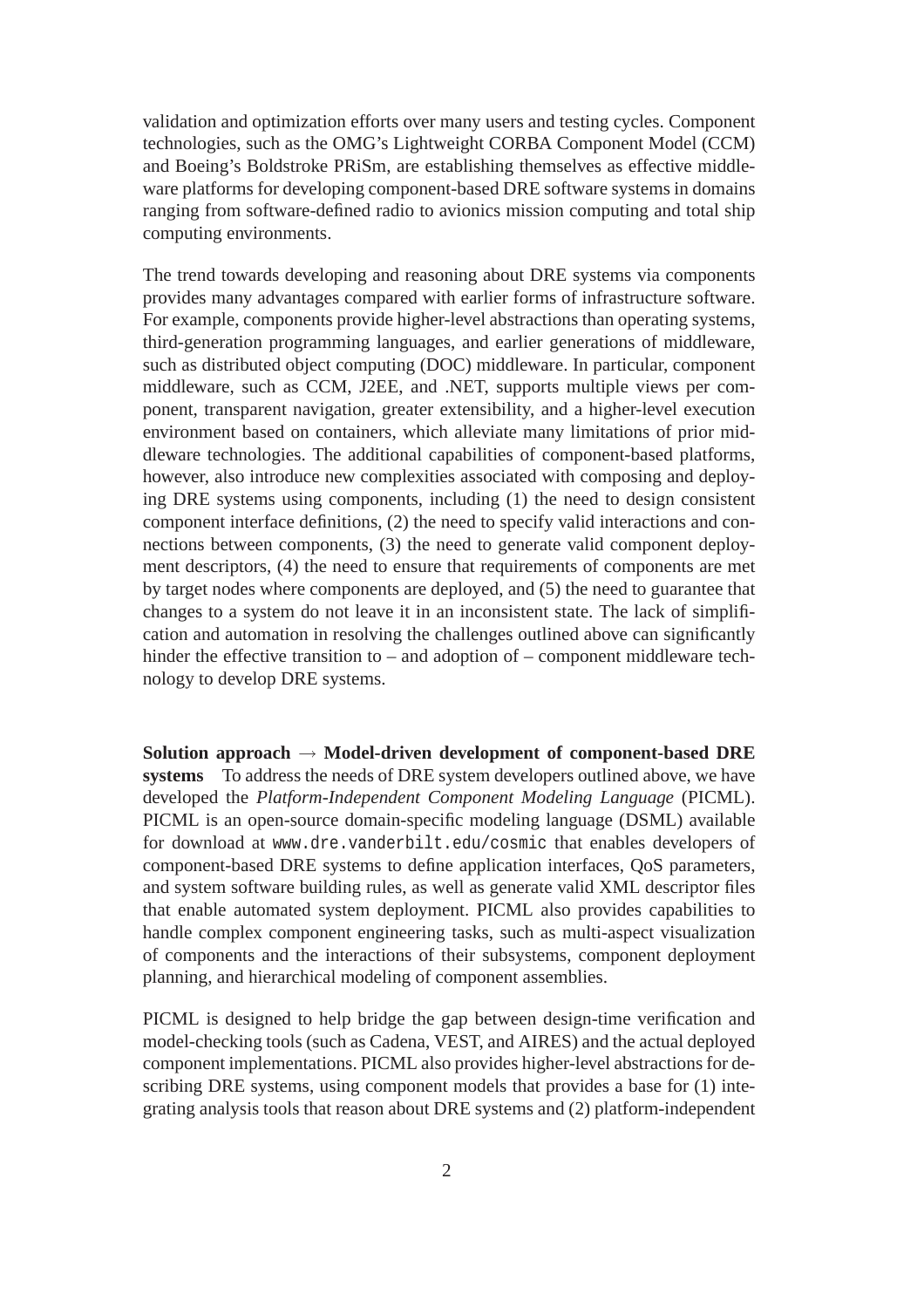generation capabilities, *i.e.*, generation that can be targeted at multiple component middleware technologies, such as CCM, J2EE, and ICE.

#### **2 Overview of PICML**

Model-Driven Development (MDD) [2] is a paradigm that focuses on using models in most system development activities, *i.e.*, models provide input and output at all stages of system development until the final system itself is generated. A key capability supported by the MDD paradigm is the definition and implementation of *domain-specific modeling languages* (DSMLs), which can be viewed as a fivetuple [3] consisting of: (1) concrete syntax (C), which defines the notation used to express domain entities, (2) abstract syntax (A), which defines the concepts, relationships and integrity constraints available in the language, (3) semantic domain (S), which defines the formalism used to map the semantics of the models to a particular domain, (4) syntactic mapping  $(M_C: A \rightarrow C)$ , which assigns syntactic constructs (*e.g.*, graphical and/or textual) to elements of the abstract syntax, and (5) semantic mapping ( $M_S$ : A→S), which relates the syntactic concepts to those of the semantic domain.

Crucial to the success of DSMLs is *metamodeling* and *auto-generation*. A *metamodel* defines the elements of a DSML, which is tailored to a particular domain, such as the domain of avionics mission computing or emergency response systems. Auto-generation involves automatically synthesizing artifacts from models, thereby relieving DSML users from the specifics of the artifacts themselves, including their format, syntax, or semantics. Examples of such artifacts includes (but are not limited to), code in some programming language and/or descriptors, in formats such as XML, that can serve as input to other tools.

To support development of DRE systems using MDD, we have defined the *Platform-Independent Component Modeling Language* (PICML) DSML using the *Generic Modeling Environment* (GME) [4]. GME is a meta-programmable modeling environment with a general-purpose editing engine, separate view-controller GUI, and a configurable persistence engine. Since GME is meta-programmable, the same environment used to define PICML is also used to build models, which are instances of the PICML metamodel.

At the core of PICML is a DSML (defined as a *metamodel* using GME) for describing components, types of allowed interconnections between components, and types of component metadata for deployment. The PICML metamodel defines ∼115 different types of basic elements, with 57 different types of associations between these elements, grouped under 14 different folders. The PICML metamodel also uses the OMG's Object Constraint Language (OCL) to define ∼222 constraints that are enforced by GME's constraint manager during the design process.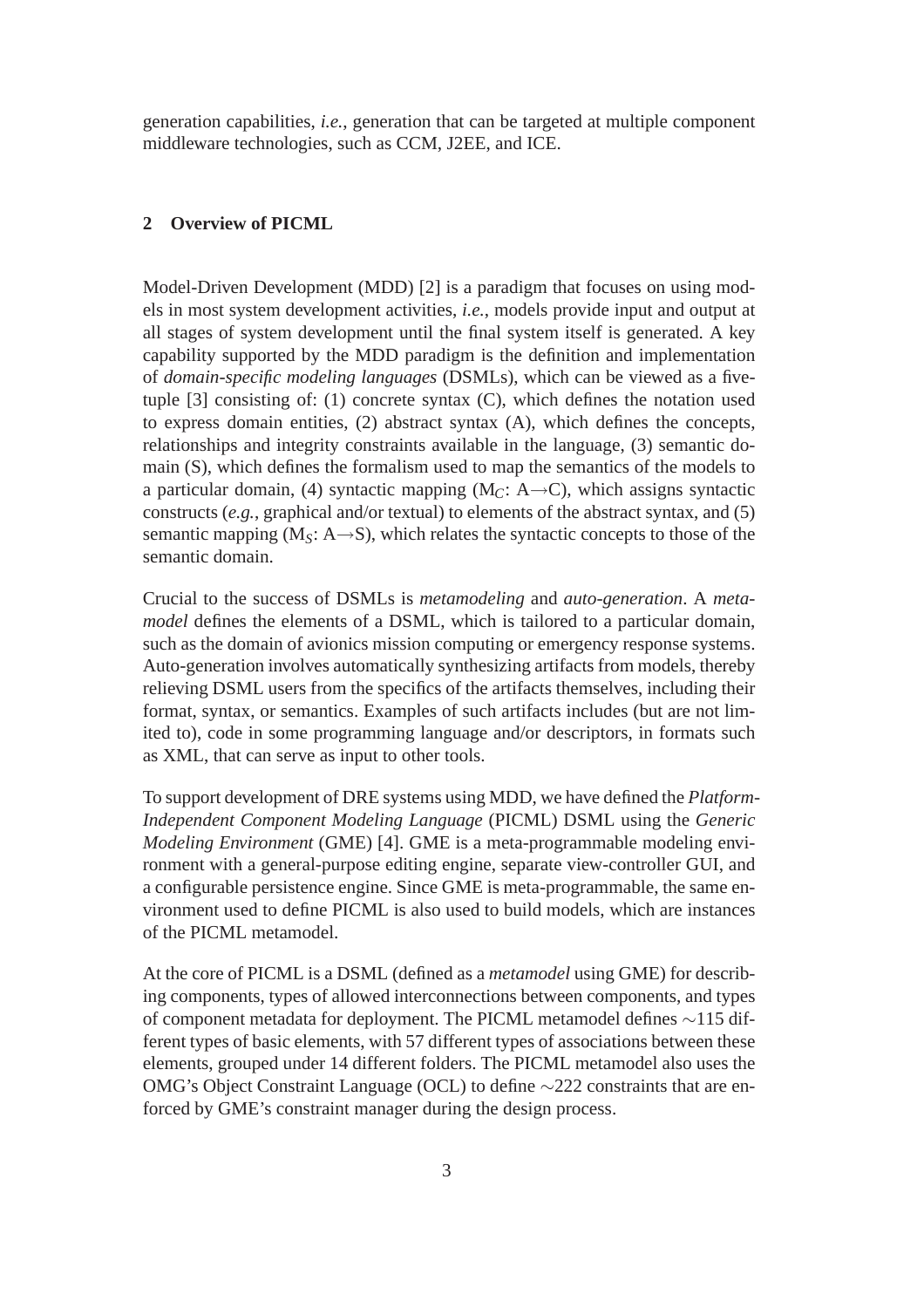Using GME tools, the PICML metamodel can be compiled into a *modeling paradigm*, which defines a domain-specific modeling environment. From this metamodel, ∼20,000 lines of C++ code (which represents the modeling language elements as equivalent  $C++$  types) is generated. This generated code allows manipulation of modeling elements, *i.e.*, instances of the language types using C++, and forms the basis for writing *model interpreters*, which traverse the model hierarchy to perform various kinds of generative actions, such as generating XML-based deployment plan descriptors. PICML currently has ∼8 interpreters using ∼222 generated C++ classes and ∼8,000 lines of hand-written C++ code that traverse models to generate the XML deployment descriptors (described in Sidebar 2) needed to support the OMG D&C specification [5]. Each interpreter is written as a DLL that is loaded at run-time into GME and executed to generate the XML descriptors based on models developed by the component developers using PICML.

To motivate and explain the features in PICML, we use a running example of a representative DRE system designed for emergency response situations (such as disaster recovery efforts stemming from floods, earthquakes, hurricanes) and consists of a number of interacting subsystems with a variety of DRE QoS requirements. Our focus in this paper is on the unmanned aerial vehicle (UAV) portion of this system, which is used to monitor terrain for flood damage, spot survivors that need to be rescued, and assess the extent of damage. The UAV transmits this imagery to various other emergency response units, including the national guard, law enforcement agencies, health care systems, firefighting units, and utility companies.

#### **3 Building DRE Systems with PICML**

Developing and deploying emergency response systems is hard. For example, there are multiple modes of operations for the UAVs, including aerial imaging, survivor tracking, and damage assessment. Each of these modes is associated with a different set of QoS requirements. For example, a key QoS criteria involves the latency requirements in sending images from the flying UAVs to ground stations under varying bandwidth availability. Similar QoS requirements manifest themselves in the traffic management, rescue missions, and fire fighting operations.

In conjunction with colleagues at BBN Technologies and Washington University, we have developed a prototype of the UAV portion of the emergency response system described above using the CCM and Real-time CORBA capabilities provided by CIAO [6]. CIAO extends our previous work on *The ACE ORB* (TAO) [7] by providing more powerful component-based abstractions using the specification, validation, packaging, configuration, and deployment techniques defined by the OMG CCM [8] and D&C [5] specifications. Moreover, CIAO integrates the CCM capabilities outlined above with TAO's Real-time CORBA [7] features, such as threadpools, lanes, and client-propagated and server-declared policies. The components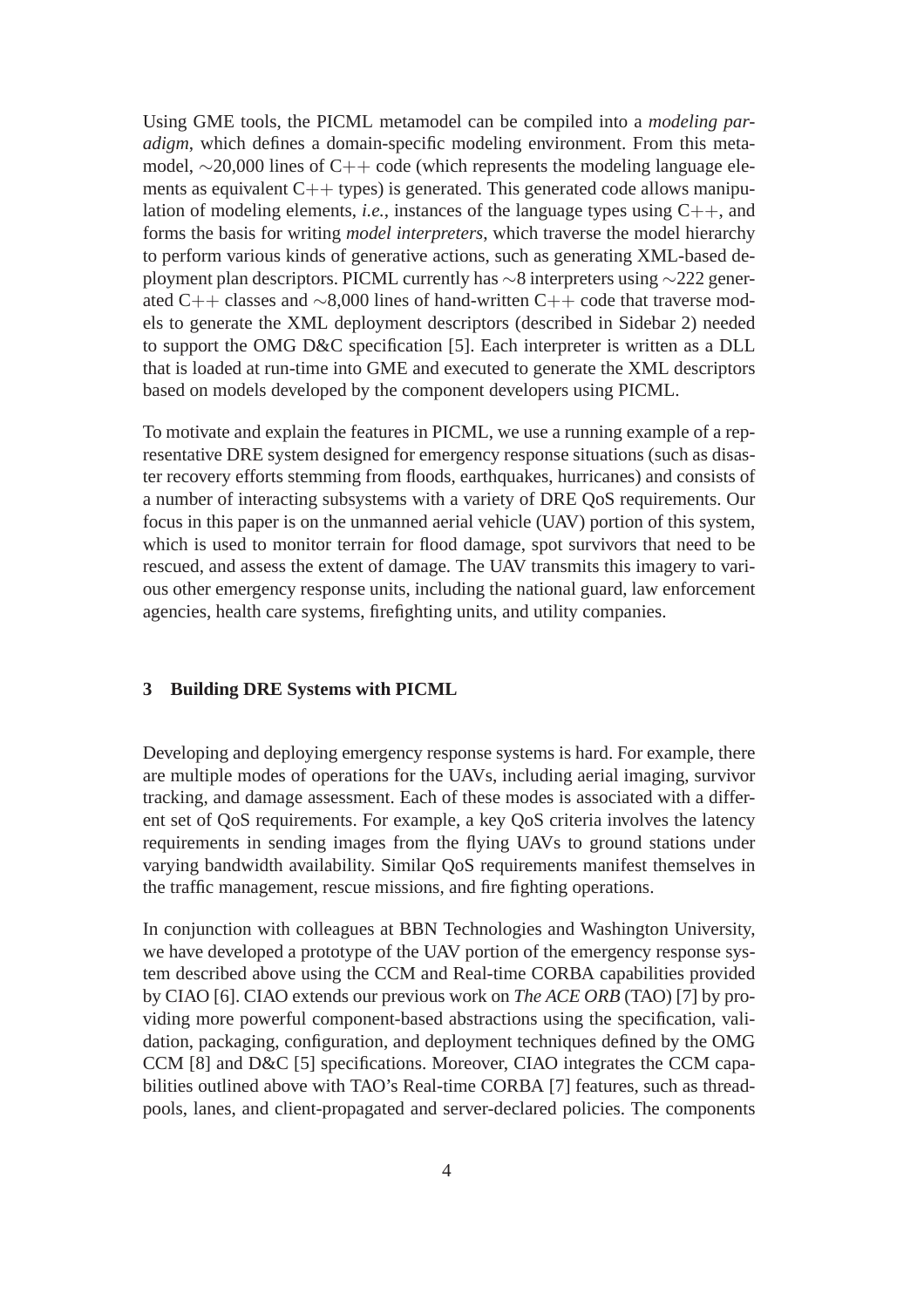

Fig. 1. Emergency Response System components

in this UAV application are shown in Figure 1 and the steps involved in this effort are described below:

**1. Identify the components in the system, and define their interfaces**, which involves defining component ports and attributes, using the CORBA 3.x IDL features provided by CCM. In the UAV example, each UAV is associated with a stream of images. Each image stream is composed of Sender, Qosket, and Receiver components. Sender components are responsible for collecting the images from each image sensor on the UAV. The Sender passes the images to a series of Qosket [6] components that perform operations on the images to ensure that the QoS requirements are satisfied. Some Qosket components include CompressQosket, ScaleQosket, CropQosket, PaceQosket, and a DiffServQosket. The final Qosket then passes the images to a Receiver component, which collects the images from the UAV and passes them on to a display in the control room of the emergency response team.

Each Sender, Receiver, and the various Qosket components pass images via CCM event source and sink ports. There are also manager components that define policies, such as the relative importance of the different mission modes of each UAV. These policies in turn modify existing resource allocations by the Qosket components. For example, the global SystemResourceManager component monitors resource allocation across all the UAVs that are operational at any moment, and is responsible for communicating policy decisions from the control center to each UAV by triggering mode changes. The per-stream LocalResourceManager component is responsible for instructing the Qosket components to adapt their internal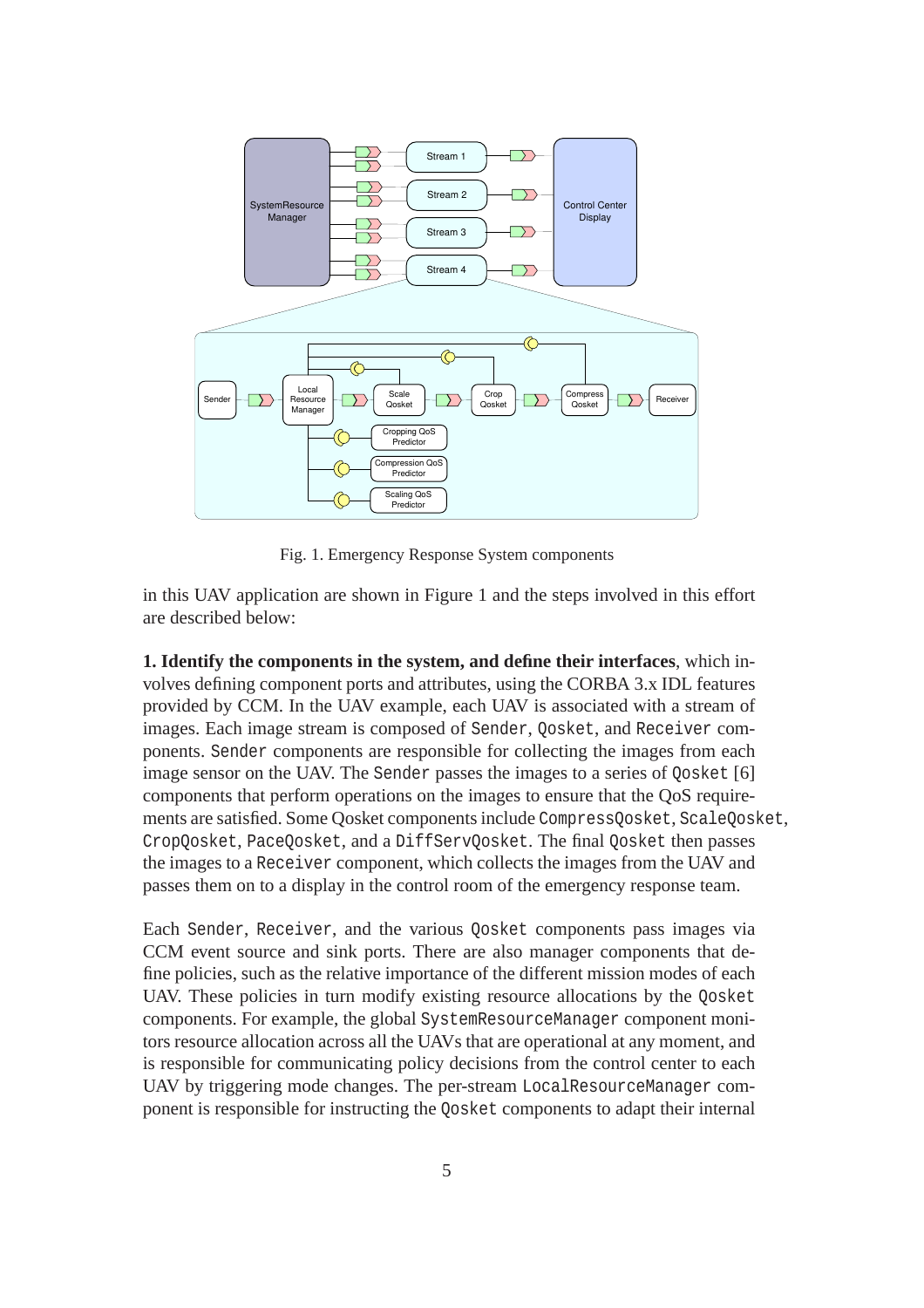QoS requirements according to the mode in which the UAV is currently operating.

**2. Define interactions between components**, which involves keeping track of the types of each component's ports and ensuring that components which must be interconnected have matching ports defined. In the UAV example, this involves connecting the different components that comprise a single stream in the correct order since some components (such as DeCompressQosket) do the reverse of an operation performed by another component (such as CompressQosket). The manager components need to be connected to receive monitoring information about the existing QoS in each stream of image data.

**3. Compose the UAV application by defining CCM deployment descriptors**, which involves selecting a set of component implementations from a library of available implementations, describing how to instantiate component instances using these component implementations, and specifying connections between component instances. In the UAV example, this first involves combining the different components that comprise a single stream of images into a single assembly, represented by an XML descriptor. The complete UAV application is then created by making copies of this file to represent each UAV in flight.

**4. Deploy the UAV application onto its runtime platform**, which involves ensuring that the implementation artifacts and the associated deployment descriptors are available on the actual target platform, and initiating the deployment process using the standard OMG D&C [5] framework and tools. In the UAV example, this involves taking the hand-written XML descriptors and deploying the application using these descriptors as input.

**5. Refine the component-based UAV application,** which involves making changes to existing component interface definitions or adding new component types, as part of enhancing the initial UAV application prototype. In the UAV example, this involves adding or removing a Qosket component in the pipeline for a single stream depending on results from empirical evaluation of the system.

One of the challenges of using just component middleware is that errors often go undetected until late in the development cycle. When these errors are eventually detected, moreover, repairing them often involves backtracking to multiple prior life-cycle steps, which impedes productivity and increases the level of effort. As a result, the advantages of transitioning from DOC middleware to component middleware can be significantly obstructed, without support from higher-level tools and techniques. These observations underscore the importance of enhancing designtime support for DRE systems built using component middleware, as well as the importance of automating the deployment of such systems.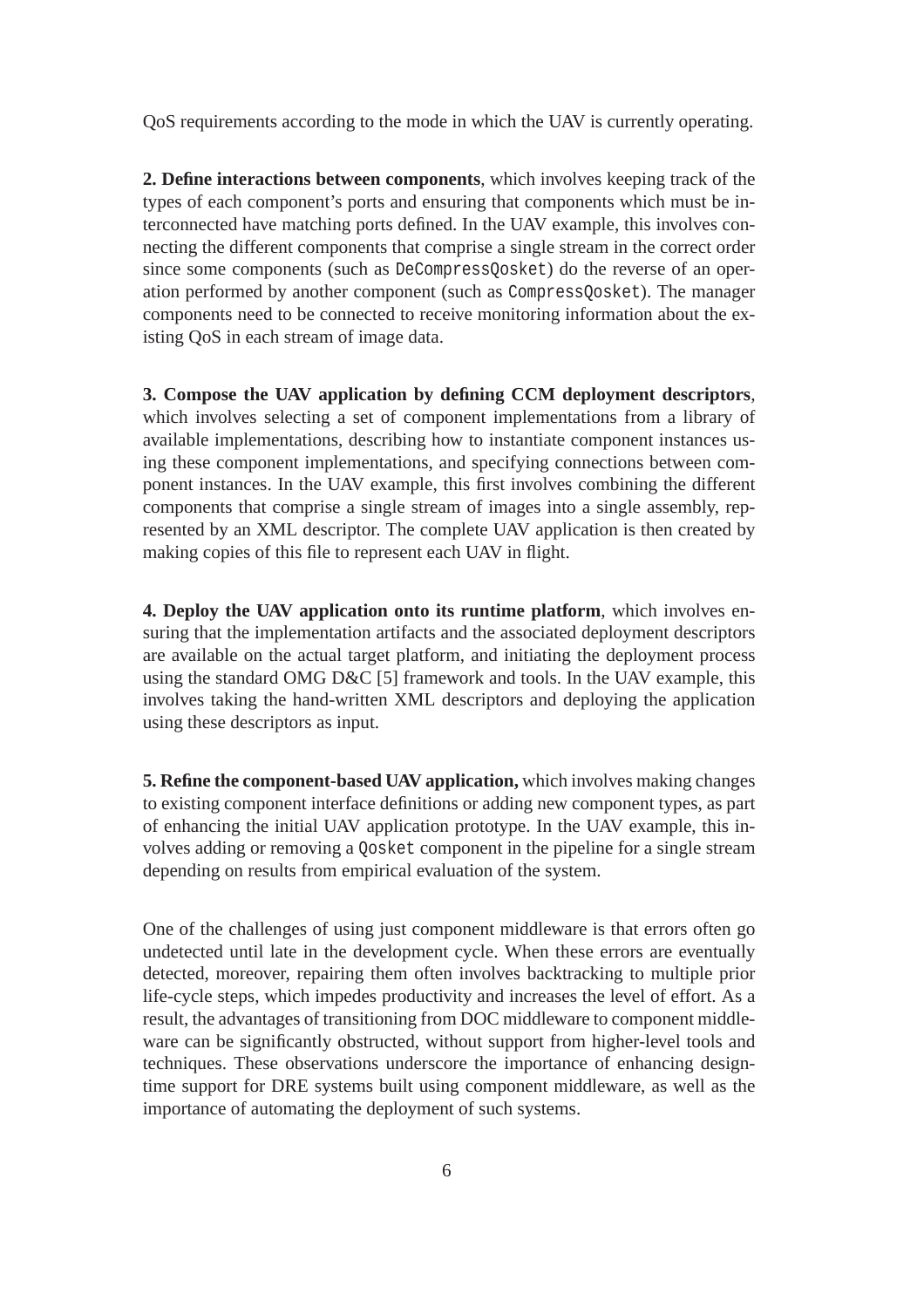#### *3.1 Resolving the UAV Application Challenges with PICML*

As discussed in [9], the use of QoS-enabled component middleware to develop the UAV application significantly improved upon an earlier DOC middleware prototype of this application [10]. In the absence of model-driven development (MDD) tool support, however, a number of significant challenges remain unresolved when using component middleware. For concreteness, the remainder of this section describes five key challenges that arose when the UAV application was developed using CCM and CIAO, and examines how key features of PICML can be applied to address the limitations associated with developing QoS-enabled component middleware-based DRE systems, such as the UAV application.

We use CCM and CIAO as the basis for our research because it is layered on top of Real-time CORBA, which provides significant capabilities for satisfying end-toend QoS requirements of DRE systems [7]. There is nothing inherent in PICML, however, that limits it to CCM or CIAO. Likewise, the challenges described below are generic to component middleware, and not deficiencies of CCM or CIAO. For example, both J2EE and Microsoft .NET use XML to describe component assemblies, so the challenges we describe apply to them, as well.

#### *3.1.1 Accidental Complexities in Component Interface Definition.*

IDL for CCM (*i.e.*, CORBA 3.x IDL) defines extensions to the syntax and semantics of CORBA 2.x IDL. Every developer of CCM-based applications must therefore master the differences between CORBA 2.x IDL and CORBA 3.x IDL. For example, while CORBA 2.x interfaces can have multiple inheritance, CCM components can have only a single parent, so equivalent units of composition (*i.e.*, interfaces in CORBA 2.x and components in CCM) can have subtle semantic differences. Moreover, any component interface that needs to be accessed by componentunaware CORBA clients should be defined as a *supported* interface as opposed to a *provided* interface.

In any system that transitions from an object-based architecture to a componentbased architecture, there is likelihood of simultaneous existence of simple CORBA objects and more sophisticated CCM components. Design of component interfaces must therefore be done with extra care. In the UAV application, for example, though the Qosket components receive both allocation events from the resource managers and images from the Sender and other Qosket components, they cannot inherit from base components implementing each functionality. Similarly, the Receiver component interface needs to be defined as a *supported* interface, rather than a *provided* interface.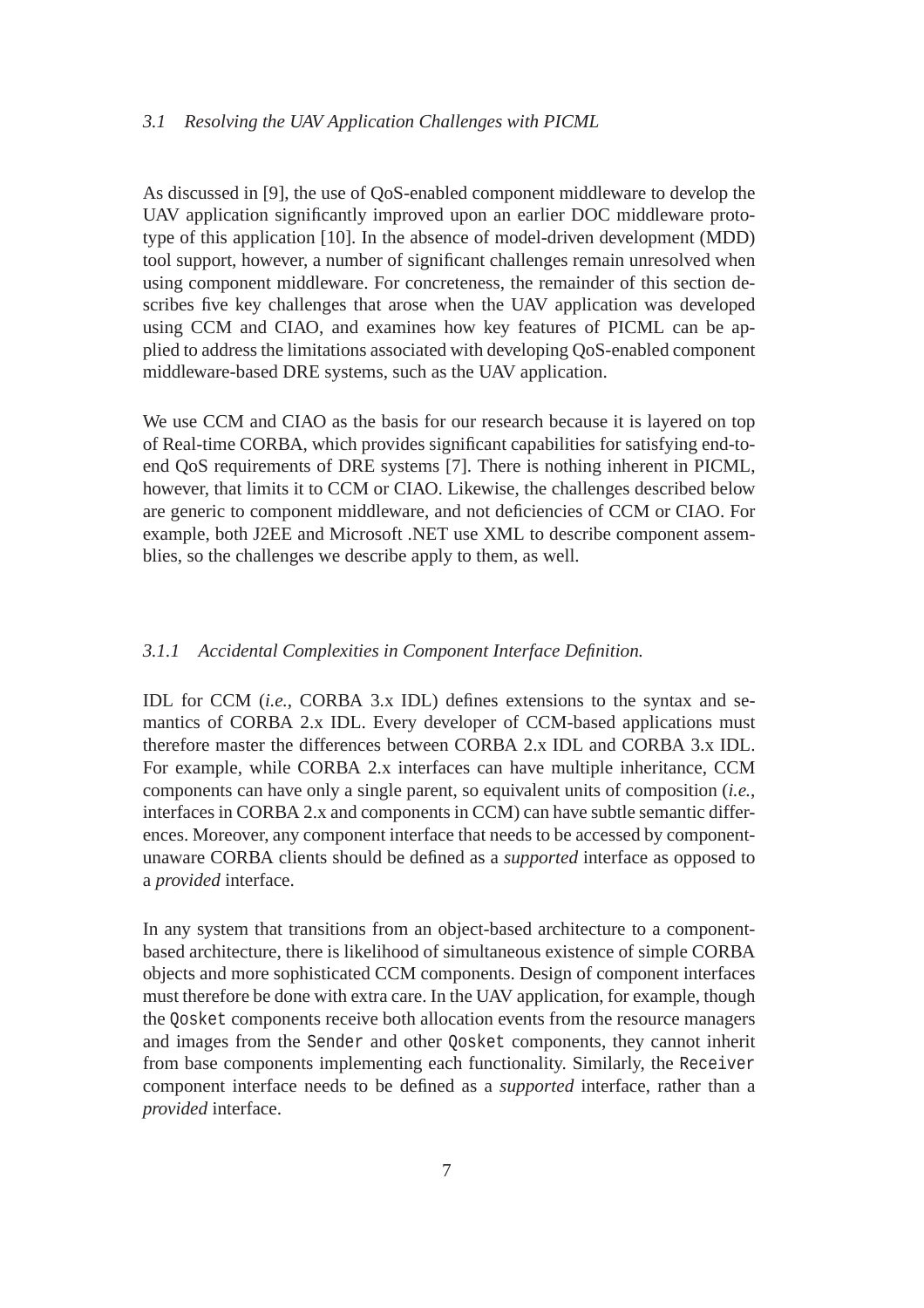#### *3.1.2 Solution* → *Visual Component Interface Definition.*

A set of component, interface, and other datatype definitions may be created in PICML using either of the following approaches:

- **Adding to existing definitions imported from IDL**. In this approach, existing CORBA software systems can be easily migrated to PICML using its *IDL Importer*, which takes any number of CORBA IDL files as input, maps their contents to the appropriate PICML model elements, and generates a single XML file that can be imported into GME as a PICML model. This model can then be used as a starting point for modeling assemblies and generating deployment descriptors.
- **Creating IDL definitions from scratch**. In this approach, PICML's graphical modeling environment provides support for designing the interfaces using an intuitive "drag and drop" technique, making this process largely selfexplanatory and independent of platform-specific technical knowledge. Most of the grammatical details are implicit in the visual language, *e.g.*, when the model editor screen is showing the "scope" of a definition, only icons representing legal members of that scope will be available for dragging and dropping.

CORBA IDL can be generated from PICML, enabling generation of software artifacts in languages having a CORBA IDL mapping. For each logically separate definition in PICML, the generated IDL is also split into logical file-type units. PICML's interpreter will translate these units into actual IDL files with #include statements based on the inter-dependencies of the units detected by the interpreter. PICML's interpreter will also detect requirements for the inclusion of canonical CORBA IDL files and generate them as necessary.

**Application to the UAV example scenario.** By modeling the UAV components using PICML, the problems associated with multiple inheritance, semantics of IDL, etc. are flagged at design time. By providing a visual environment for defining the interfaces, PICML therefore resolves many problems described in Section 3.1.1 associated with definition of component interfaces. In particular, by modeling the interface definitions, PICML alleviates the need to model a subset of interfaces for analysis purposes, which has the added advantage of preventing skew between the models of interfaces used by analysis tools and the interface used in implementations. It also removes the effort needed to ensure that the IDL semantics are satisfied, resulting in a ∼50% reduction in effort associated with interface definition.

#### *3.1.3 Defining Consistent Component Interactions.*

Even if a DRE system developer is well-versed in CORBA 3.x IDL, it is hard to keep track of components and their types using plain IDL files, which are text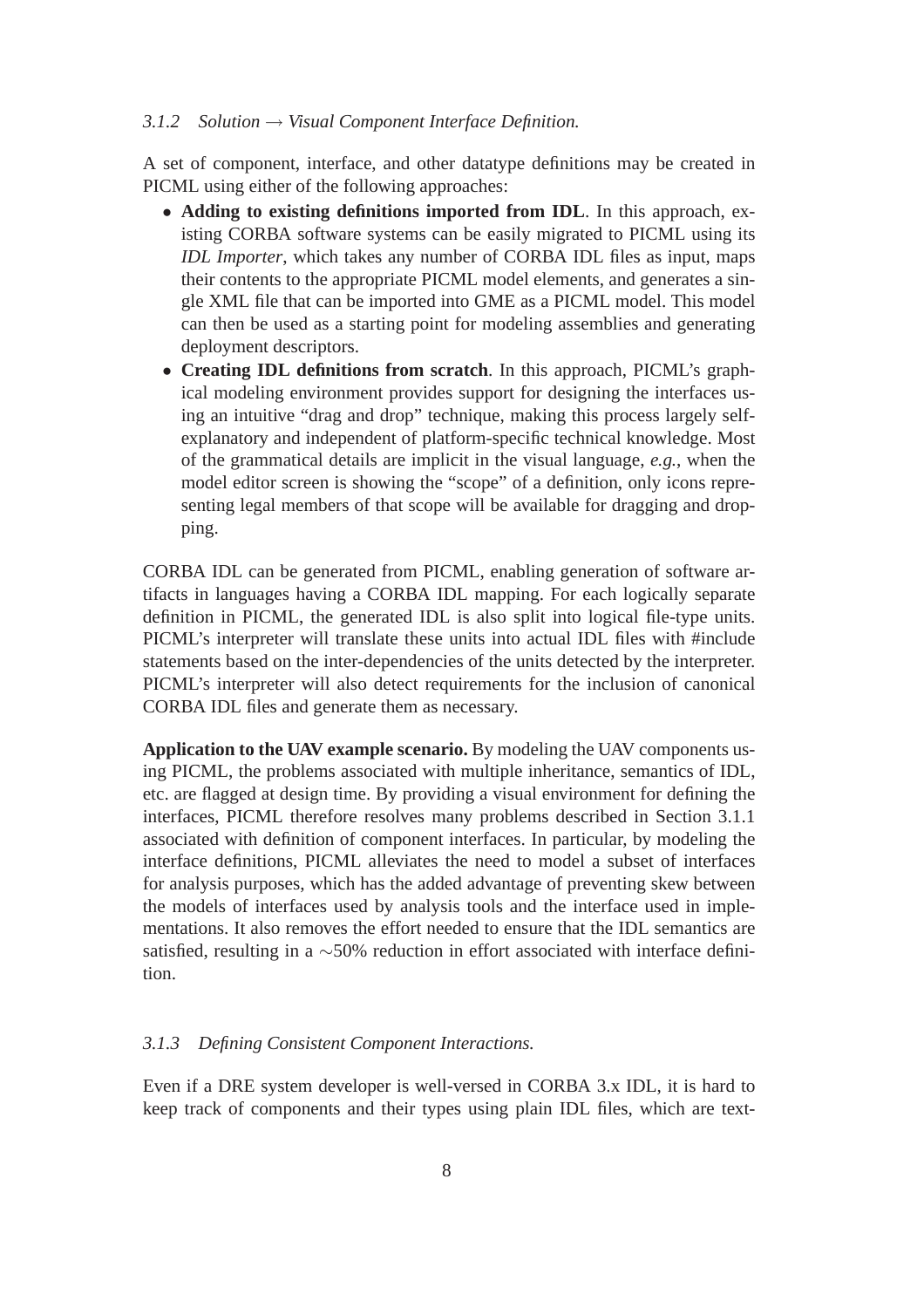based and hence provide no visual feedback, *i.e.*, to allow visual comparison to identify differences between components. Type checking with text-based files involves manual inspection, which is error-prone and non-scalable. Moreover, an IDL compiler will not be able to catch mismatches in the port types of two components that need to be connected together, since component connection information is not defined in IDL. This problem only becomes worse as the number of component types in a DRE system increases. In our UAV application for example, enhancing the UAV with new capabilities can increase the number of component types and inter-component interactions. If a problem arises, developers of DRE systems may need to revise the interface definitions until the types match, which is a tedious and error-prone process.

#### *3.1.4 Solution* → *Semantically Compatible Component Interaction Definition.*

PICML defines the *static semantics* of a system using a constraint language and enforces these semantics early in the development cycle, *i.e.*, at design-time. This type checking can help identify system configuration errors similar to how a compiler catches syntactic errors early in the programming cycle. Static semantics refer to the "well-formedness" rules of the language. The well-formedness rules of a traditional compiler are nearly always based on a language grammar defining valid syntax. By elevating the level of abstraction via MDD techniques, however, the corresponding well-formedness rules of DSMLs like PICML actually capture semantic information, such as constraints on composition of models, and constraints on allowed interactions.

There is a significant difference in the early detection of errors in the MDD paradigm compared with traditional object-oriented or procedural development using a conventional programming language compiler. In PICML, OCL constraints are used to define the static semantics of the modeling language, thereby disallowing invalid systems to be built using PICML. In other words, PICML enforces the paradigm of "correct-by-construction." Sidebar 1 shows an example of a constraint defined in the PICML metamodel.

By using GME's constraint manager, PICML constraints can be (1) evaluated automatically (triggered by a specified modeling event) or on demand, (2) prioritized to control order of evaluation and severity of violation, and/or (3) applied globally or to one or more individual model elements

**Application to the UAV example scenario.** In the context of our UAV application, the components of a single stream can be modeled as a CCM assembly. PICML enables the visual inspection of types of ports of components and the connection between compatible ports, including flagging error when attempting connection between incompatible ports. PICML also differentiates different types of connections using visual cues, such as dotted lines and color, to quickly compare the structure of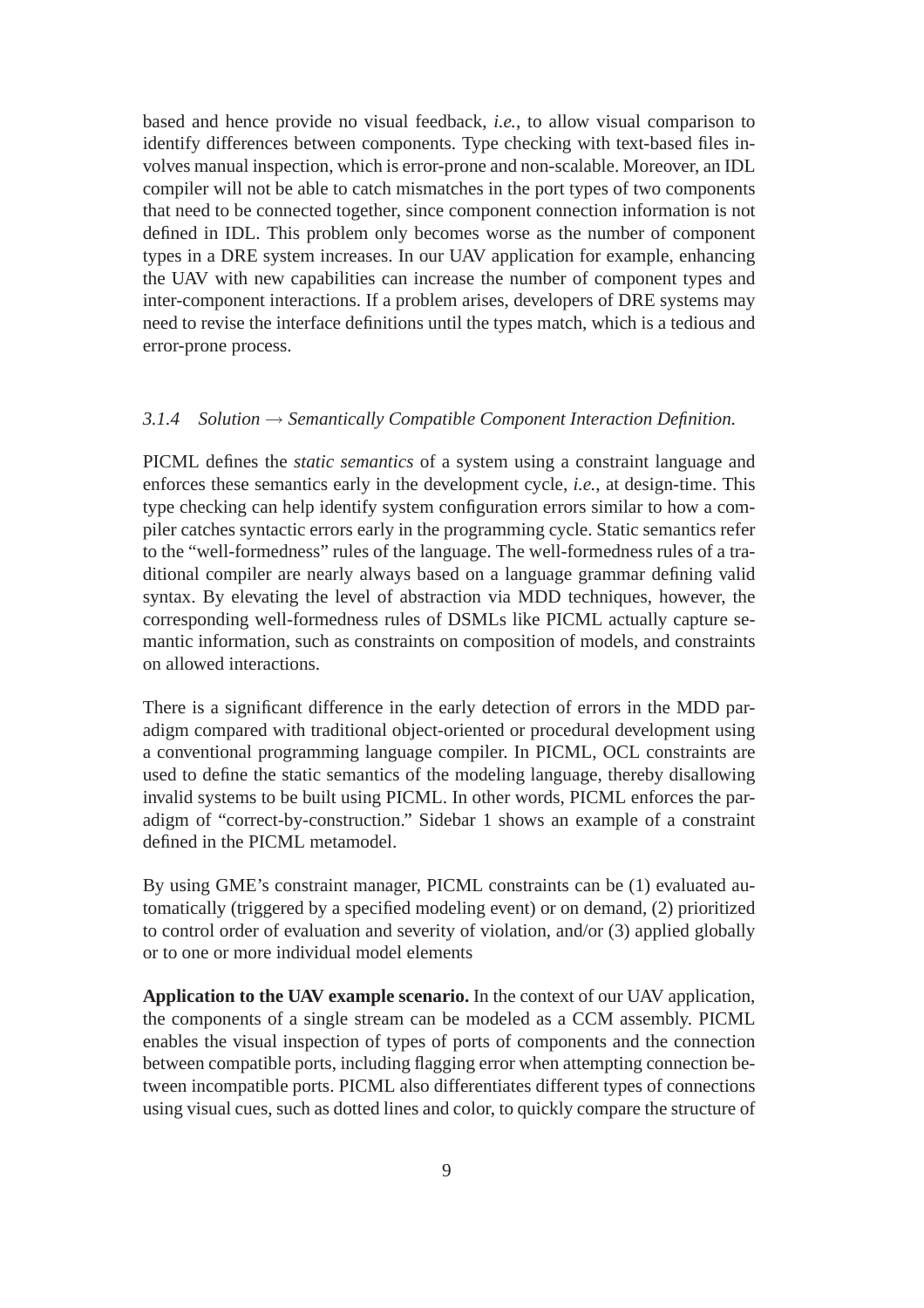# **Sidebar 1: Example PICML Constraint**

Below is an example of a constraint defined in PICML:

```
let concrete_parents = self.parts("Inherits") \rightarrowselect (x : gme :: Model |
      x.oclAsType(Event).abstract = f alse) in
if (self. abstract = true) thenconcrete\_parents \rightarrow size = 0else
   concrete parents \rightarrow size < 2endi f
```
This constraint is applied to a PICML model element called Event. An Event has a boolean attribute called *abstract* and may inherit from 0 or more other Events, by containing PICML model elements called Inherits, which are references to definitions of other Events. The constraint shown above ensures that if an Event is "concrete" (*i.e.*, its abstract attribute is *false*), it cannot be derived from more than a single concrete Event; and if an Event is "abstract", it cannot be derived from another "concrete" Event. This constraint places no limit on the number of abstract parents in either case.

an assembly. By providing a visual environment coupled with rules defining valid constructs, PICML therefore resolves many problems described in Section 3.1.3 with ensuring consistent component interactions. By enforcing the constraints during creation of component models and interconnections – and by disallowing connections to be made between incompatible ports – PICML completely eliminates the manual effort required to perform these kinds of checks.

#### *3.1.5 Generating Valid Deployment Descriptors.*

Component developers must not only ensure type compatibility between interconnected component types as part of interface definition, but also ensure the same compatibility between instances of these component types in the XML descriptor files needed for deployment. This problem is of a larger scale than the one above, since the number of *component instances* typically dwarfs the number of *component types* in a large-scale DRE system. Moreover, a CCM assembly file written using XML is not well-suited to manual editing.

In addition to learning IDL, DRE system developers must also learn XML to compose component-based DRE systems. In our example UAV application, simply increasing the number of UAVs increases the number of component instances and hence the component interconnections. The increase in component interconnec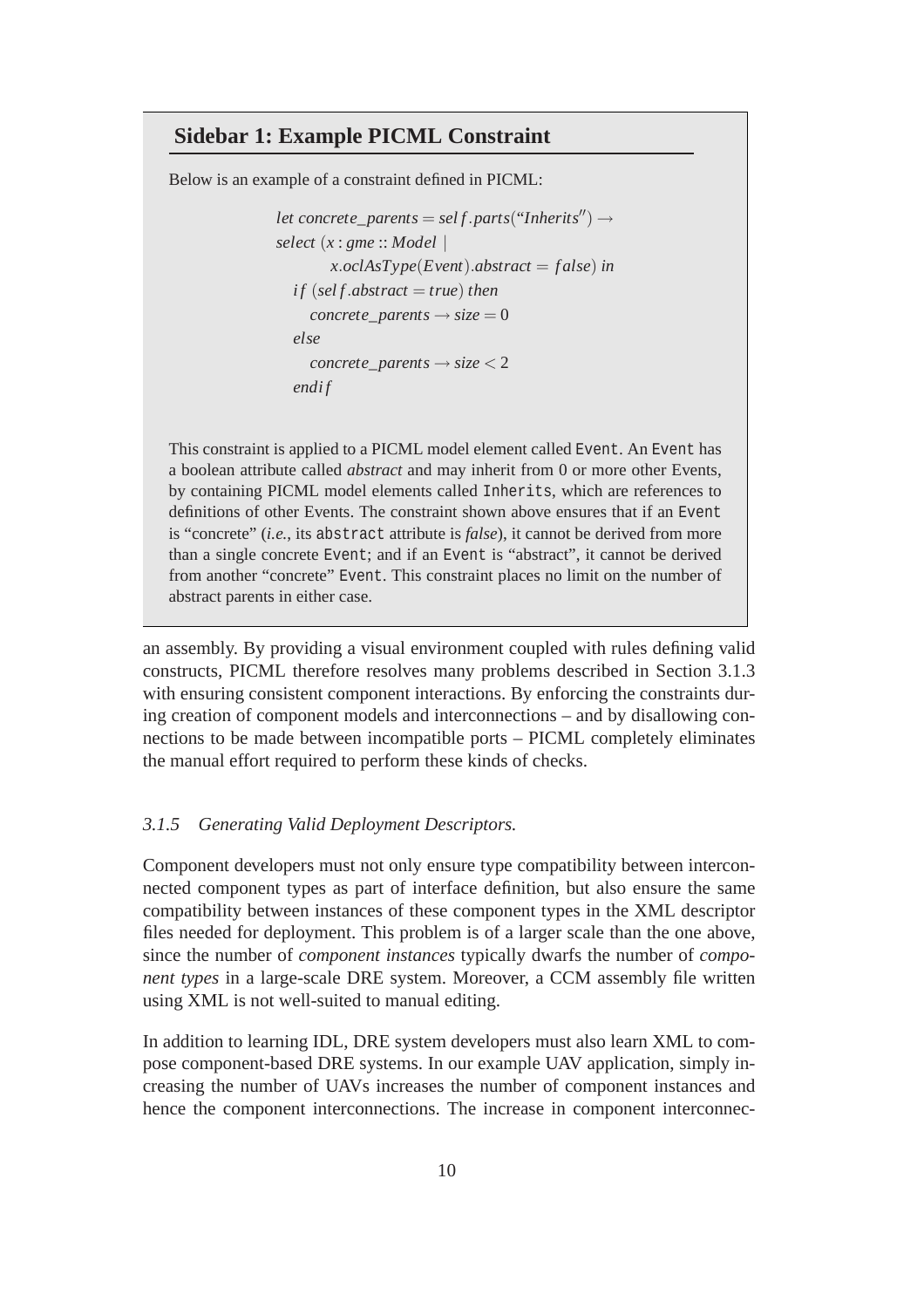tions is typically not linear with respect to increase in number of component instances. Any errors in this step are likely to go undetected until the deployment of the system at run-time.

#### *3.1.6 Solution* → *Automatic Deployment Descriptor Generation.*

In addition to ensuring design-time integrity of systems built using OCL constraints, PICML also generates the complete set of deployment descriptors that are needed as input to the component deployment mechanisms. The descriptors generated by PICML conform to the descriptors defined by the standard OMG D&C specification [5]. Sidebar 2 shows an example of the types of descriptors that are generated by PICML, with a brief explanation of the purpose of each type of descriptor.

# **Sidebar 2: Generating Deployment Metadata**

PICML generates the following types of deployment descriptors based on the OMG D&C specification:

- **Component Interface Descriptor (.ccd)** Describes the interfaces ports, attributes of a single component.
- **Implementation Artifact Descriptor (.iad)** Describes the implementation artifacts (e.g., DLLs, executables etc.) of a single component.
- **Component Implementation Descriptor (.cid)** Describes a specific implementation of a component interface; also contains component interconnection information.
- **Component Package Descriptor (.cpd)** Describes multiple alternative implementations (e.g., for different OSes) of a single component.
- **Package Configuration Descriptor (.pcd)** Describes a component package configured for a particular requirement.
- **Component Deployment Plan (.cdp)** Plan which guides the run-time deployment.
- **Component Domain Descriptor (.cdd)** Describes the deployment target *i.e.*, nodes, networks on which the components are to be deployed.

Since the rules determining valid assemblies are encoded into PICML via its metamodel, and enforced using constraints, PICML ensures that the generated XML describes a valid system. Generation of XML is done in a programmatic fashion by writing a Visitor class that uses the Visitor pattern to traverse the elements of the model and generate XML. The generated XML descriptors also ensure that the names associated with instances are unique, so that individual component instances can be identified unambiguously at run-time.

**Application to the UAV example scenario.** In the context of the UAV application, the automated generation of deployment descriptors using PICML not only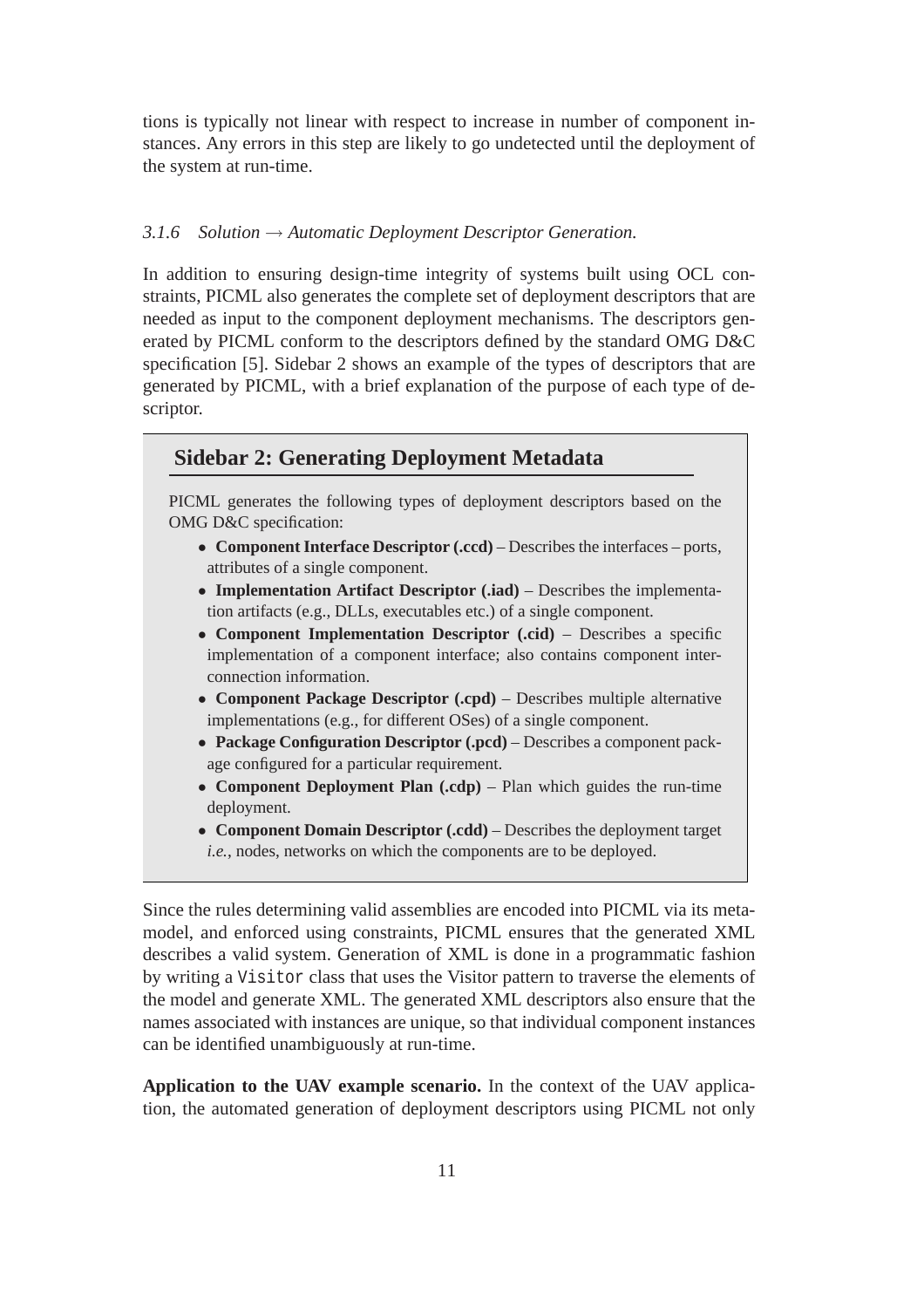removes the burden of knowing XML from DRE system developers, it also ensures that the generated files are valid. Adding (or removing) components is as easy as dragging and dropping (or deleting) an element, making the necessary connections, and regenerating the descriptors, instead of hand-modifying the existing XML files as would be done without such tool support. This automation resolves many problems mentioned in Section 3.1.5, where the XML files were hand-written and modified manually in case of errors with the initial attempts.

For example, it is trivial to make the ∼100 connections in a graphical fashion using PICML, as opposed to hand-writing the XML. All the connections between components for the UAV application were made in a few hours, and the XML was then generated instantaneously, *i.e.* at the click of a button. In contrast, it required several days to write the same XML descriptors manually. PICML also has the added advantage of ensuring that the generated XML files are syntactically valid, which is a task that is very tedious and error-prone to perform manually.

#### *3.1.7 Associating Components with the Deployment Target.*

In component-based systems there is often a disconnect between software implementationrelated activities and the actual target system since (1) the software artifacts and the physical system are developed independently and (2) there is no way to associate these two entities using standard component middleware features. This disconnect typically results in failures at run-time due to the target environment lacking the capabilities to support the deployed component's requirements. These mismatches can also often be a source of missed optimization opportunities since knowledge of the target platform can help optimize component implementations and customize the middleware accordingly. In our UAV application, components that reside on a single UAV can use collocation facilities provided by ORBs to eliminate unnecessary (de)marshaling. Without the ability to associate components with targets, errors due to incompatible component connections and incorrect XML descriptors are likely to show up only during actual deployment of the system.

#### *3.1.8 Solution* → *Deployment Planning.*

In order to satisfy multiple QoS requirements, DRE systems are often deployed in heterogeneous execution environments. To support such environments, component middleware strives to be largely independent of the specific target environment in which application components will be deployed. The goal is to satisfy the functional and systemic requirements of DRE systems by making appropriate deployment decisions that account for key properties of the target environment, and retain flexibility by not committing prematurely to physical resources.

To support these needs, PICML can be used to specify the target environment where the DRE system will be deployed, which includes defining: (1) **Nodes**, where the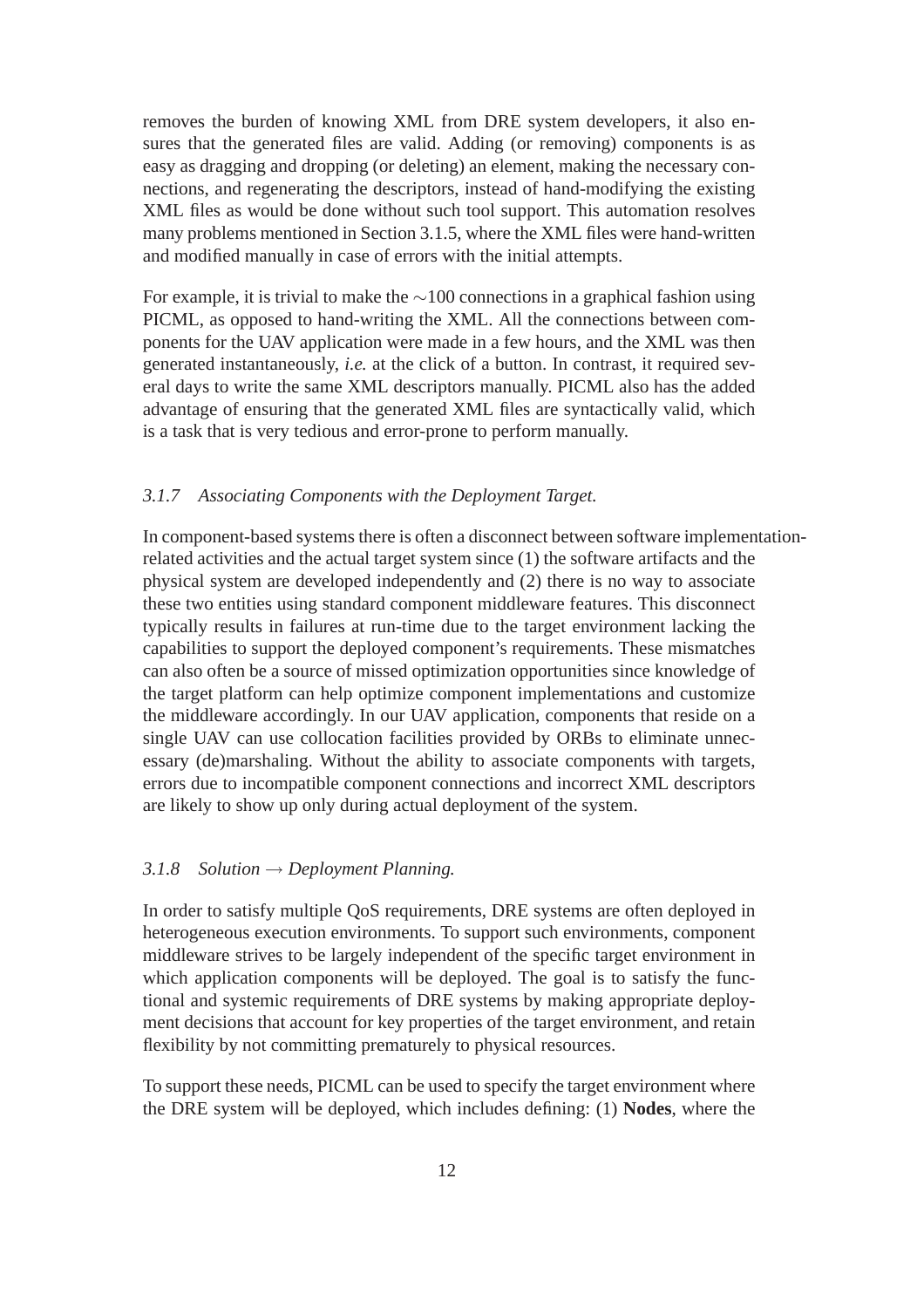individual components and component packages are loaded and used to instantiate those components, (2) **Interconnects** among nodes, to which inter-component software connections are mapped, to allow the instantiated components to communicate, and (3) **Bridges** among interconnects, where interconnects provide a direct connection between nodes and bridges to provide routing capability between interconnects. Nodes, interconnects, and bridges collectively represent the target environment.

Once the target environment is specified via PICML, allocation of component instances onto nodes of the target target environment can be performed. This activity is referred to as *component placement*, where systemic requirements of the components are matched with capabilities of the target environment and suitable allocation decisions are made. Allocation can either be: (1) **Static**, where the domain experts know the functional and QoS requirement of each of the components, as well as knowledge about the nodes of the target environment. In such a case, the job of the allocation is to create a deployment plan comprising the components→node mapping specified by the domain expert, or (2) **Dynamic**, where the domain expert specifies the constraints on allocation of resources at each node of the target environment, and the job of the allocation is to choose a suitable component→node mapping that meets both the functional and QoS requirement of each of the components, as well as the constraints on the allocation of resources.

PICML currently provides facilities for specifying static allocation of components. As shown in Figure 2, domain experts can visually map the components with the respective target nodes, as well as provide additional hints, such as whether the components need to be process-collocated or host-collocated, provided two components are deployed in the same target node. PICML generates a deployment plan from this information, which is used by the CIAO run-time deployment engine to perform the actual deployment of components to nodes.

**Application to the UAV example scenario.** In the context of the UAV example, PICML can be used to specify the mapping between the different Qosket components and the target environment, *i.e.*, the UAVs, in the path from each UAV to the Receiver component at the control center. By modeling the target environment in the UAV example using PICML, therefore, the problem with a disconnect between components and the deployment target described in Section 3.1.7 can be resolved. In case there are multiple possible component→node mappings, PICML can be used to experiment with different combinations since it generates descriptors automatically. PICML thus completely eliminates the manual effort involved in writing the deployment plan.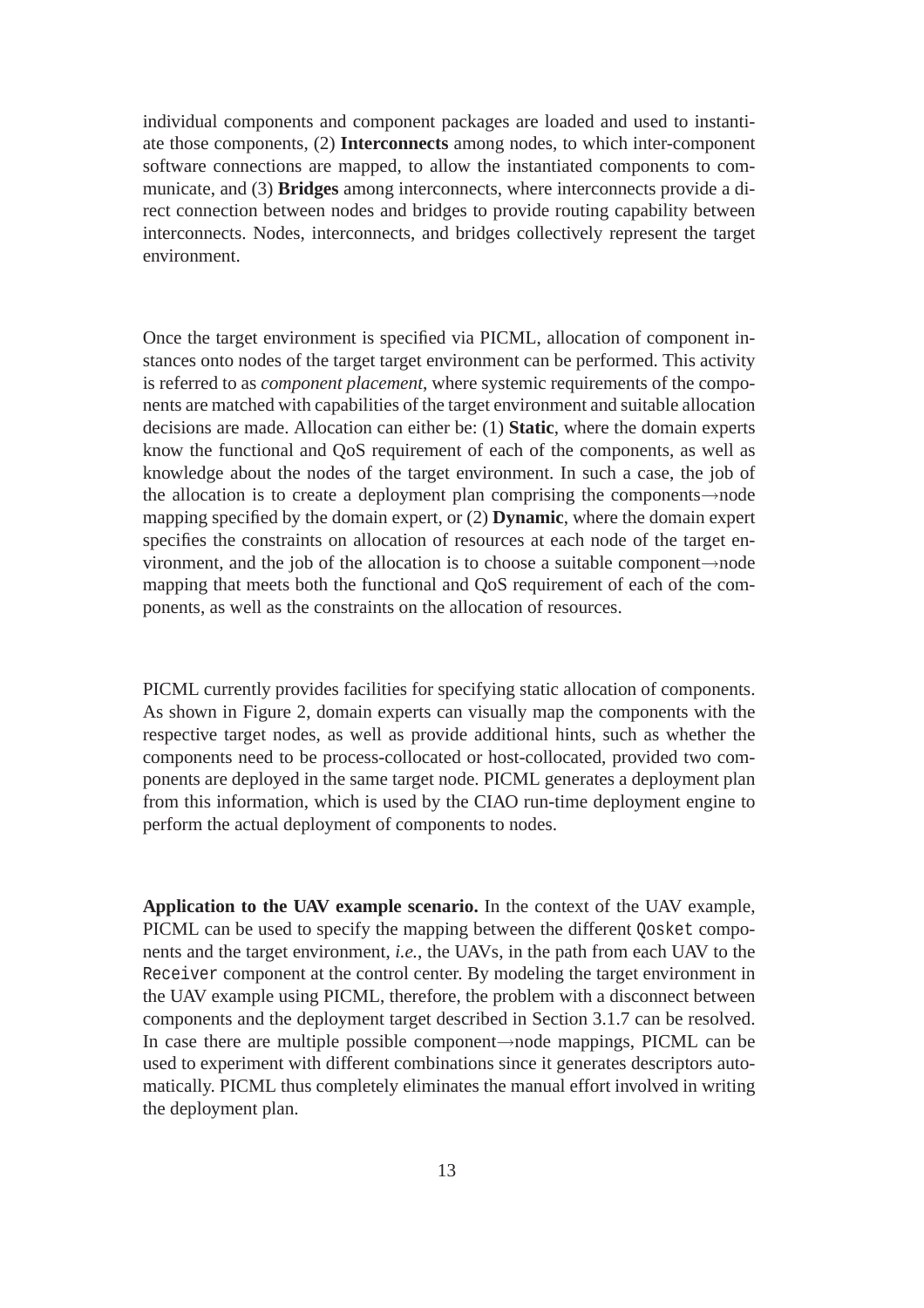

Fig. 2. Component Deployment Planning

#### *3.1.9 Automating Propagation of Changes Throughout a DRE System.*

Making changes to an existing component interface definition can be painful since it may involve retracing all the steps of the initial development. It also does not allow any automatic propagation of changes made in a base component type to other portions of the existing infrastructure, such as the component instances defined in the descriptors. Moreover, it is hard to test parts of the system incrementally, since it requires hand-editing of XML descriptors to remove or add components, thereby potentially introducing more problems. The validity of such changes can be ascertained only during deployment, which increases the time and effort required for the testing process. In our component-based UAV application, for example, changes to the basic composition of a single image stream are followed by laborious changes to each individual stream, impeding the benefits of reuse commonly associated with component-based development.

#### *3.1.10 Solution* → *Hierarchical Composition.*

In a complex DRE system with thousands of components, visualization becomes an issue because of the practical limitations of displays, and the limitations of human cognition. Without some form of support for hierarchical composition, observing and understanding system representations in a visual medium does not scale. To increase scalability, PICML defines a *hierarchy* construct, which enables the abstraction of certain details of a system into a hierarchical organization, such that developers can view their system at multiple levels of detail depending upon their needs.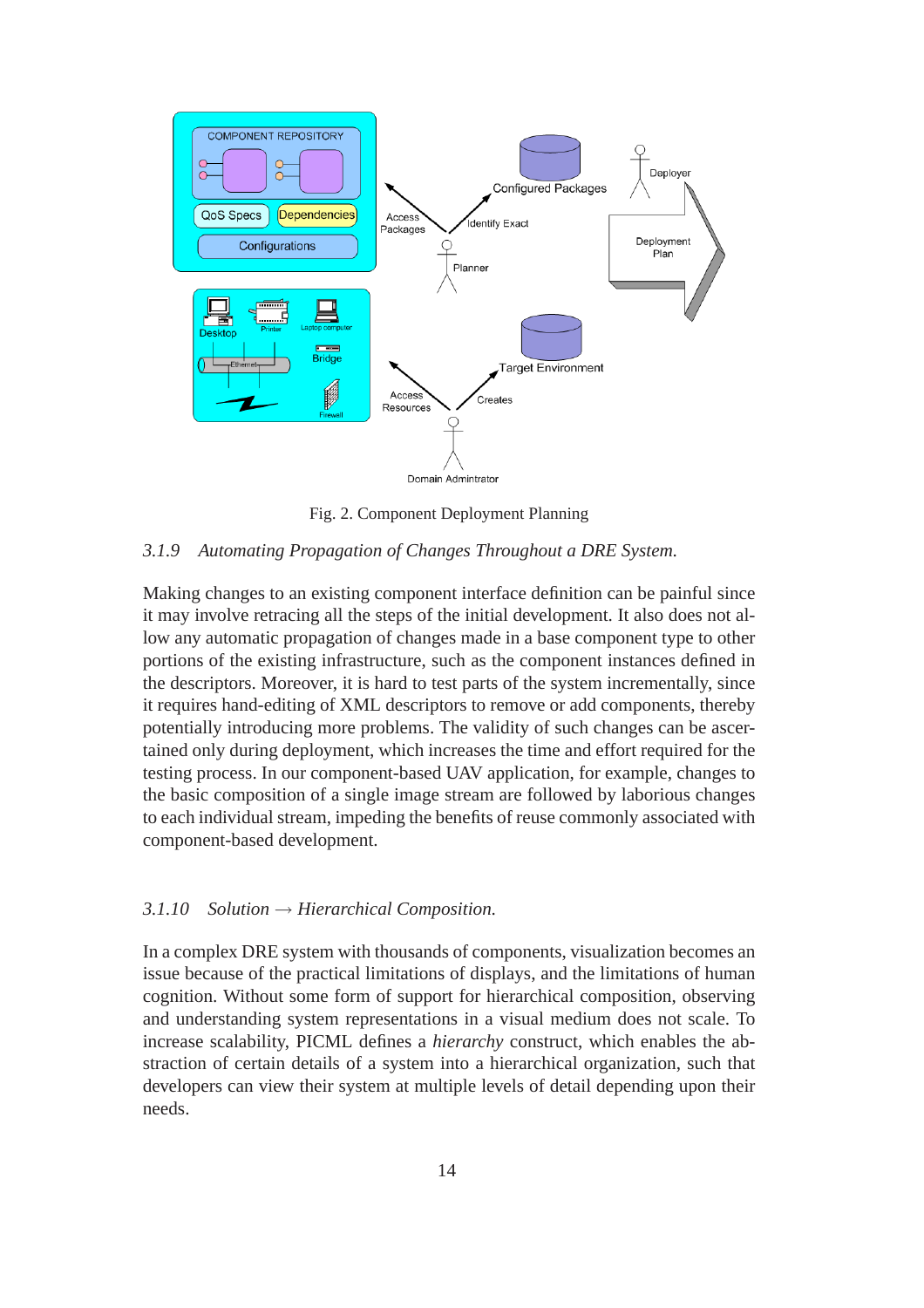The support for hierarchical composition in PICML not only allows DRE system developers to visualize their systems, but also allows them to compose systems from a set of smaller subsystems. This feature supports unlimited levels of hierarchy (constrained only by the physical memory of the system used to build models) and promotes the reuse of component assemblies. PICML therefore enables the development of repositories of predefined components and subsystems.

The hierarchical composition capabilities provided by PICML are only a *logical* abstraction, *i.e.*, deployment plans generated from PICML (described in 3.1.8) flatten out the hierarchy to connect the two destination ports directly (which if not done will introduce additional overhead in the communication paths between the two connected ports), thereby ensuring that at run-time there is no extra overhead that can be attributed to this abstraction. This feature extends the basic hierarchy feature in GME, which allows a user to double-click to view the contents of container objects called "models."



Fig. 3. Single Image Stream Assembly

**Application to the UAV example scenario.** In the UAV example, the hierarchy abstraction in PICML allows the composition of components into a single stream assembly as shown in Figure 3, as well as the composition of multiple such assemblies into a top-level scenario assembly as shown in Figure 4.

As a result, large portions of the UAV application system can be built using reusable component assemblies. In turn, this increased reuse allows for automatic propagation of changes made to an subsystem to all portions of the system where this subsystem is used, resolving many problems mentioned in Section 3.1.9. PICML therefore helps prevent mismatches and removes duplication of subsystems.

Hierarchical assemblies in PICML also help reduce the effort involved in modeling of component assemblies by a factor of **N:1**, since N usages of a basic assembly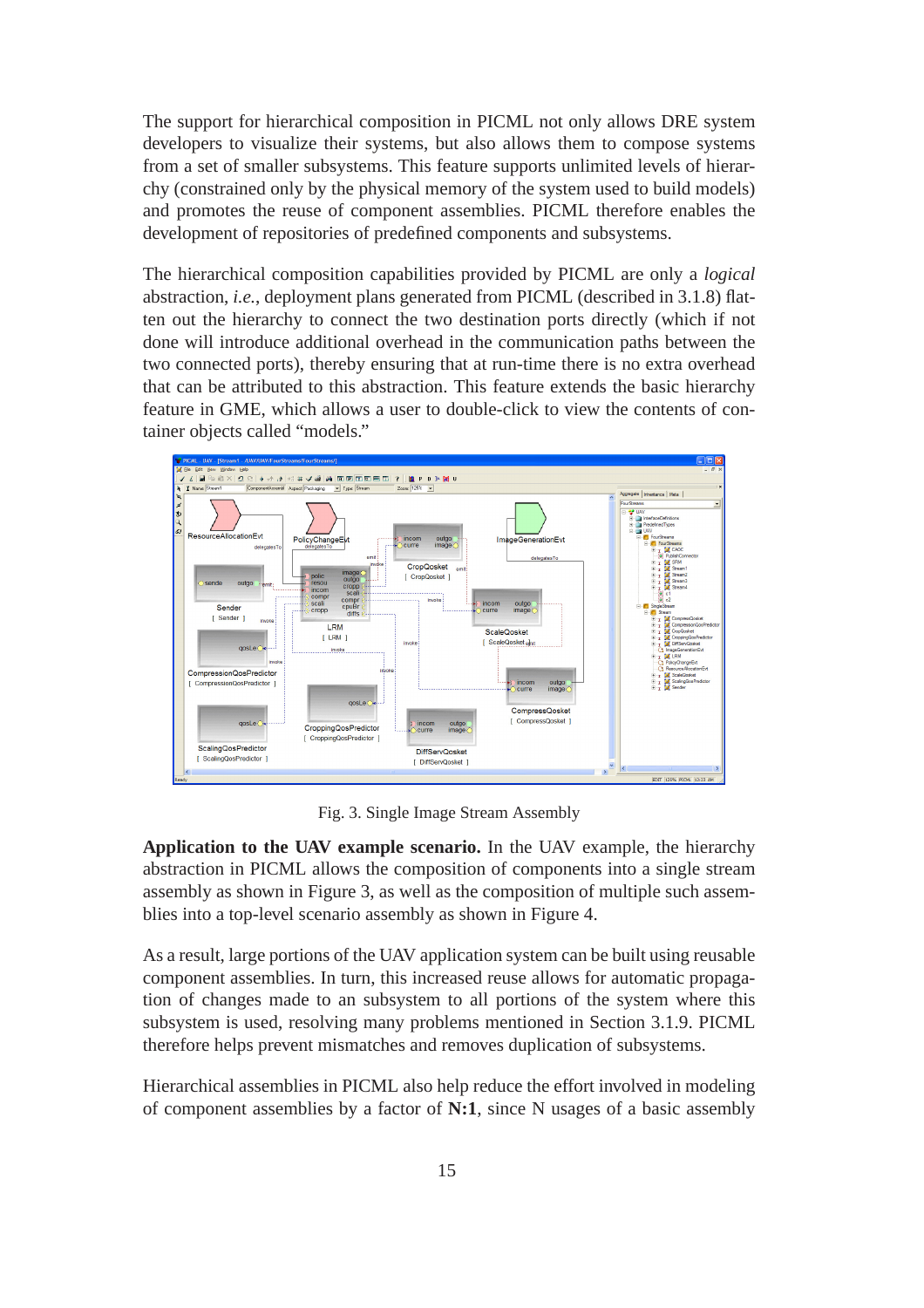

Fig. 4. UAV Application Assembly Scenario

can be replaced with N instances of the same assembly, as well as providing for automatic generation of descriptors corresponding to the N instances. This technique was used to model a single stream of image from a UAV, and this single assembly was used to instantiate all the four streams of data, as shown in Figure 4.

### **4 Related Work**

This section summarizes related efforts associated with developing DRE systems using an MDD approach and compares these efforts with our work on PICML.

**Cadena** Cadena [11] is an integrated environment developed at Kansas State University (KSU) for building and modeling component-based DRE systems, with the goal of applying static analysis, model-checking, and lightweight formal methods to enhance these systems. Cadena also provides a component assembly framework for visualizing and developing components and their connections. Unlike PICML, however, Cadena does not support activities such as component packaging and generating deployment descriptors, component deployment planning, and hierarchical modeling of component assemblies. To develop a complete MDD environment that seamlessly integrates component development and model checking capabilities, we are working with KSU to integrate PICML with Cadena's model checking tools, so we can accelerate the development and verification of DRE systems.

**VEST and AIRES** The *Virginia Embedded Systems Toolkit* (VEST) [12] and the *Automatic Integration of Reusable Embedded Systems* (AIRES) [13] are MDD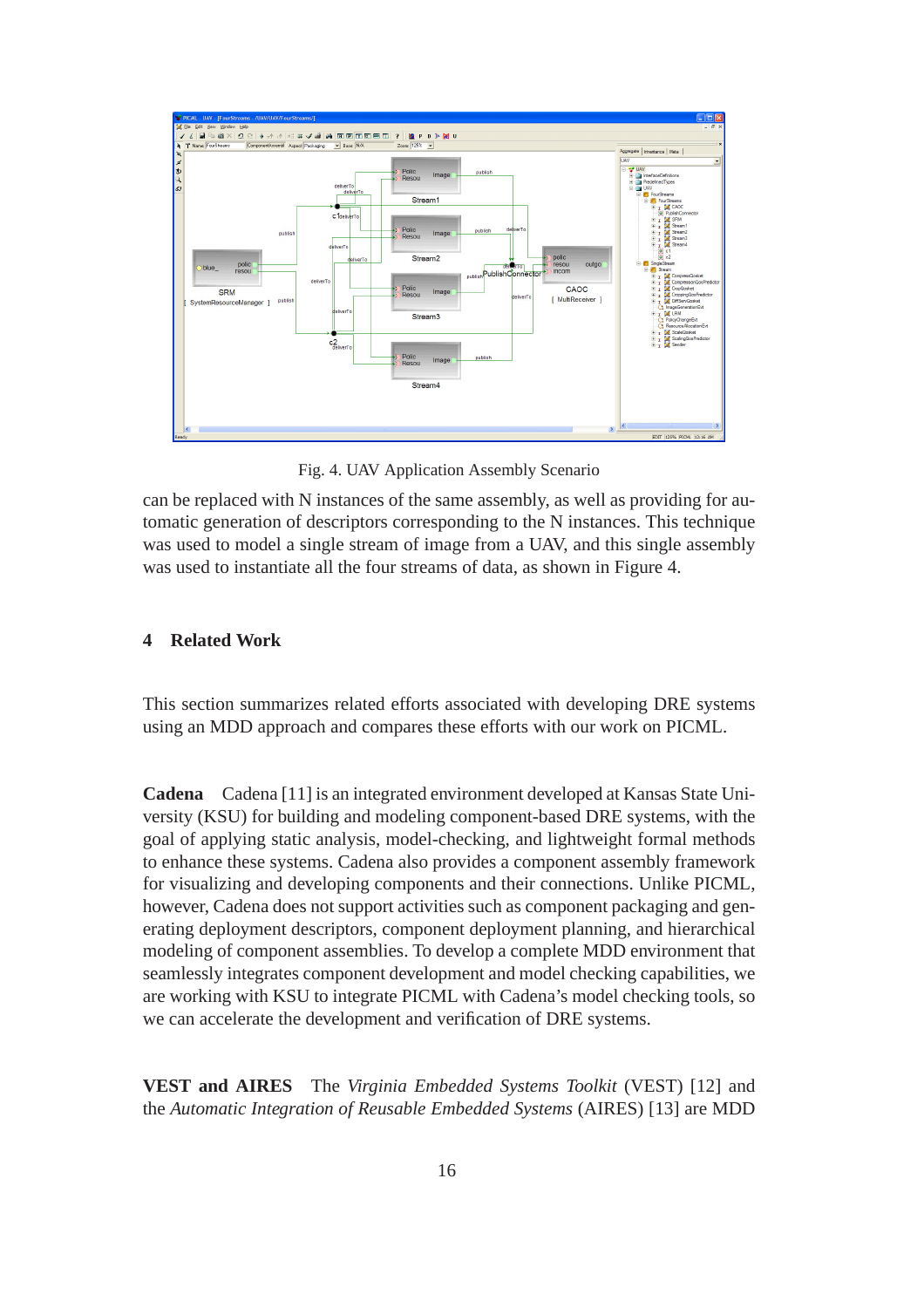analysis tools that evaluate whether certain timing, memory, power, and cost constraints of real-time and embedded applications are satisfied. Components are selected from pre-defined libraries, annotations for desired real-time properties are added, the resulting code is mapped to a hardware platform, and real-time and schedulability analysis is done. In contrast, PICML allows component modelers to model the complete functionality of components and intra-component interactions, and doesn't rely on predefined libraries. PICML also allows DRE system developers the flexibility in defining the target platform, and is not restricted to just processors.

**ESML** The *Embedded Systems Modeling Language* (ESML) [14] was developed at the Institute for Software Integrated Systems (ISIS) to provide a visual metamodeling language based on GME that captures multiple views of embedded systems, allowing a diagrammatic specification of complex models. The modeling building blocks include software components, component interactions, hardware configurations, and scheduling policies. The user-created models can be fed to analysis tools (such as Cadena and AIRES) to perform schedulability and event analysis. Using these analyses, design decisions (such as component allocations to the target execution platform) can be performed. Unlike PICML, ESML is platform-specific since it is heavily tailored to the Boeing Boldstroke PRiSm QoS-enabled component model [1,15]. ESML also does not support nested assemblies and the allocation of components are tied to processor boards, which is a proprietary feature of the Boldstroke component model. We are working with the ESML team at ISIS to integrate the ESML and PICML metamodels to produce a unified DSML suitable for modeling a broad range of QoS-enabled component models.

**Ptolemy II** Ptolemy II [16] is a tool-suite from the University of California Berkeley (UCB) that supports heterogeneous modeling, simulation, and design of concurrent systems using an actor-oriented design. Actors are similar to components, but their interactions are controlled by the semantics of models of computation, such as discrete systems. The set of available actors is limited to the domains that are natively defined in Ptolemy. Using an actor specialization framework, code is generated for embedded systems. In contrast, PICML does not define a particular model of computation. Also, since PICML is based on the metamodeling framework of GME, it can be customized to support a broader range of domains than those supported by Ptolemy II. Finally, PICML targets component middleware for DRE systems and can be used with any middleware technology, as well as any programming language, whereas Ptolemy II is based on Java, with preliminary support for C.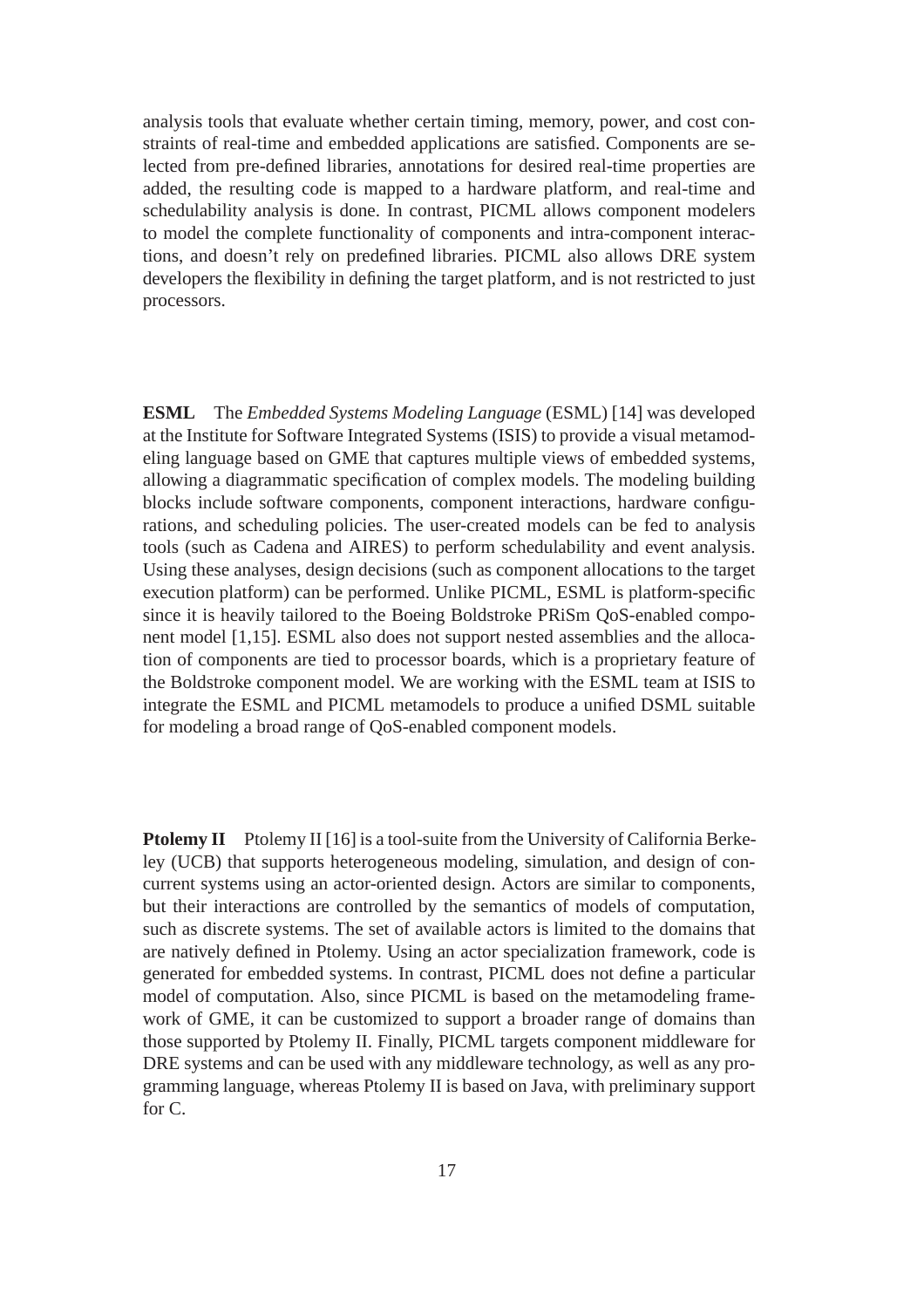#### **5 Concluding Remarks**

Although component middleware represents an advance over previous generations of middleware technologies, its additional complexities threaten to negate many of its benefits without proper tool support. To address this problem, we describe the capabilities of the Platform-Independent Component Modeling Language (PICML) in this paper. PICML is a domain-specific modeling language (DSML) that simplifies and automates many activities associated with developing, and deploying component-based DRE systems. In particular, PICML provides a graphical DSMLbased approach to define component interface definitions, specify component interactions, generate deployment descriptors, define elements of the target environment, associate components with these elements, and compose complex DRE systems from such basic systems in a hierarchical fashion.

To showcase how PICML helps resolve the complexities of QoS-enabled component middleware, we applied it to model key aspects of an unmanned air vehicle (UAV) application that is representative of emergency response systems. Using this application as a case study, we showed how PICML can support **design-time** activities, such as specifying component functionality, interactions with other components, and the assembly and packaging of components, and **deployment-time** activities, such as specification of target environment, and automatic deployment plan generation.

#### **Acknowledgments**

Portions of the work in this paper was done during Krishnakumar's internship at BBN Technologies, in Cambridge, MA. We would like to thank Prakash Manghwani, Matt Gillen, Praveen Sharma, Jianming Ye, Joe Loyall, Richard Schantz, and George Heineman at BBN for providing us with the component-based UAV application used as the motivating example in this paper. We would also like to thank Nanbor Wang, Venkita Subramonian, and Christopher Gill from Washington University for their efforts in implementing the original CIAO, and subsequent extensions that support Real-time CORBA features with CCM.

#### **References**

[1] D. C. Sharp, W. C. Roll, Model-Based Integration of Reusable Component-Based Avionics System, in: Proceedings of the Workshop on Model-Driven Embedded Systems in RTAS 2003, 2003.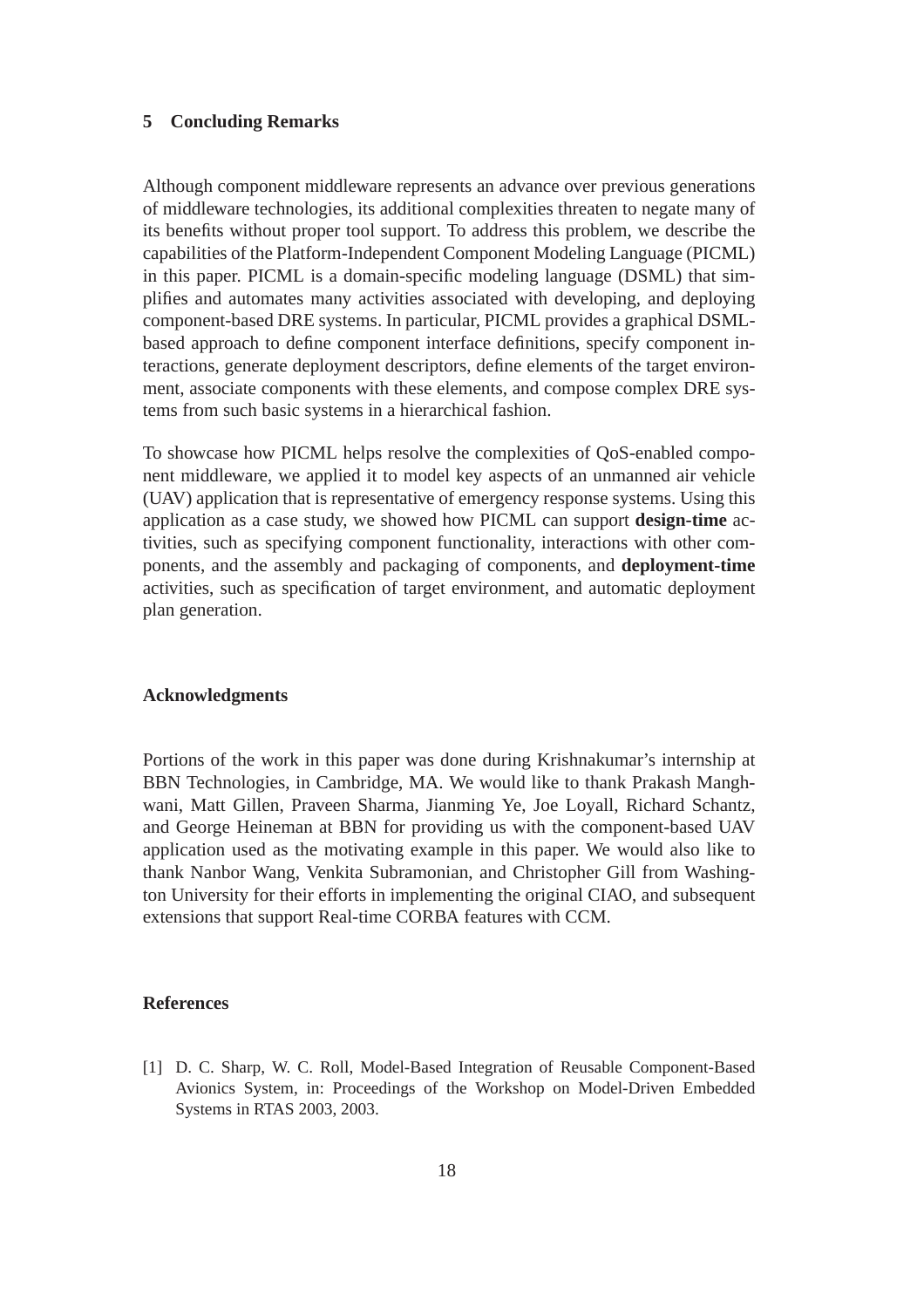- [2] J. Greenfield, K. Short, S. Cook, S. Kent, Software Factories: Assembling Applications with Patterns, Models, Frameworks, and Tools, John Wiley & Sons, New York, 2004.
- [3] G. Karsai, J. Sztipanovits, A. Ledeczi, T. Bapty, Model-integrated development of embedded software, Proceedings of the IEEE 91 (1) (2003) 145–164.
- [4] A. Ledeczi, A. Bakay, M. Maroti, P. Volgysei, G. Nordstrom, J. Sprinkle, G. Karsai, Composing Domain-Specific Design Environments, IEEE Computer (2001) 44–51.
- [5] Object Management Group, Deployment and Configuration Adopted Submission, OMG Document ptc/03-07-08 Edition (Jul. 2003).
- [6] N. Wang, D. C. Schmidt, A. Gokhale, C. Rodrigues, B. Natarajan, J. P. Loyall, R. E. Schantz, C. D. Gill, QoS-enabled Middleware, in: Q. Mahmoud (Ed.), Middleware for Communications, Wiley and Sons, New York, 2003, pp. 131–162.
- [7] D. C. Schmidt, D. L. Levine, S. Mungee, The Design and Performance of Real-Time Object Request Brokers, Computer Communications 21 (4) (1998) 294–324.
- [8] Object Management Group, CORBA Components, OMG Document formal/2002-06- 65 Edition (Jun. 2002).
- [9] N. Wang, C. Gill, D. C. Schmidt, V. Subramonian, Configuring Real-time Aspects in Component Middleware, in: Proceedings of the International Symposium on Distributed Objects and Applications (DOA'04), Agia Napa, Cyprus, 2004, pp. 1520– 1537.
- [10] R. Schantz and J. Loyall and D. Schmidt and C. Rodrigues and Y. Krishnamurthy and I. Pyarali, Flexible and Adaptive QoS Control for Distributed Real-time and Embedded Middleware, in: Proceedings of Middleware 2003, 4th International Conference on Distributed Systems Platforms, IFIP/ACM/USENIX, Rio de Janeiro, Brazil, 2003.
- [11] J. Hatcliff, W. Deng, M. Dwyer, G. Jung, V. Prasad, Cadena: An Integrated Development, Analysis, and Verification Environment for Component-based Systems, in: Proceedings of the 25th International Conference on Software Engineering, Portland, OR, 2003.
- [12] J. A. Stankovic, R. Zhu, R. Poornalingam, C. Lu, Z. Yu, M. Humphrey, B. Ellis, VEST: An Aspect-based Composition Tool for Real-time Systems, in: Proceedings of the IEEE Real-time Applications Symposium, IEEE, Washington, DC, 2003, pp. 58–69.
- [13] S. Kodase, S. Wang, Z. Gu, K. G. Shin, Improving Scalability of Task Allocation and Scheduling in Large Distributed Real-time Systems using Shared Buffers, in: Proceedings of the 9th Real-time/Embedded Technology and Applications Symposium (RTAS), IEEE, Washington, DC, 2003.
- [14] G. Karsai, S. Neema, B. Abbott, D. Sharp, A Modeling Language and Its Supporting Tools for Avionics Systems, in: Proceedings of 21st Digital Avionics Systems Conf., 2002.
- [15] W. Roll, Towards Model-Based and CCM-Based Applications for Real-Time Systems, in: Proceedings of the International Symposium on Object-Oriented Real-time Distributed Computing (ISORC), IEEE/IFIP, Hakodate, Hokkaido, Japan, 2003.